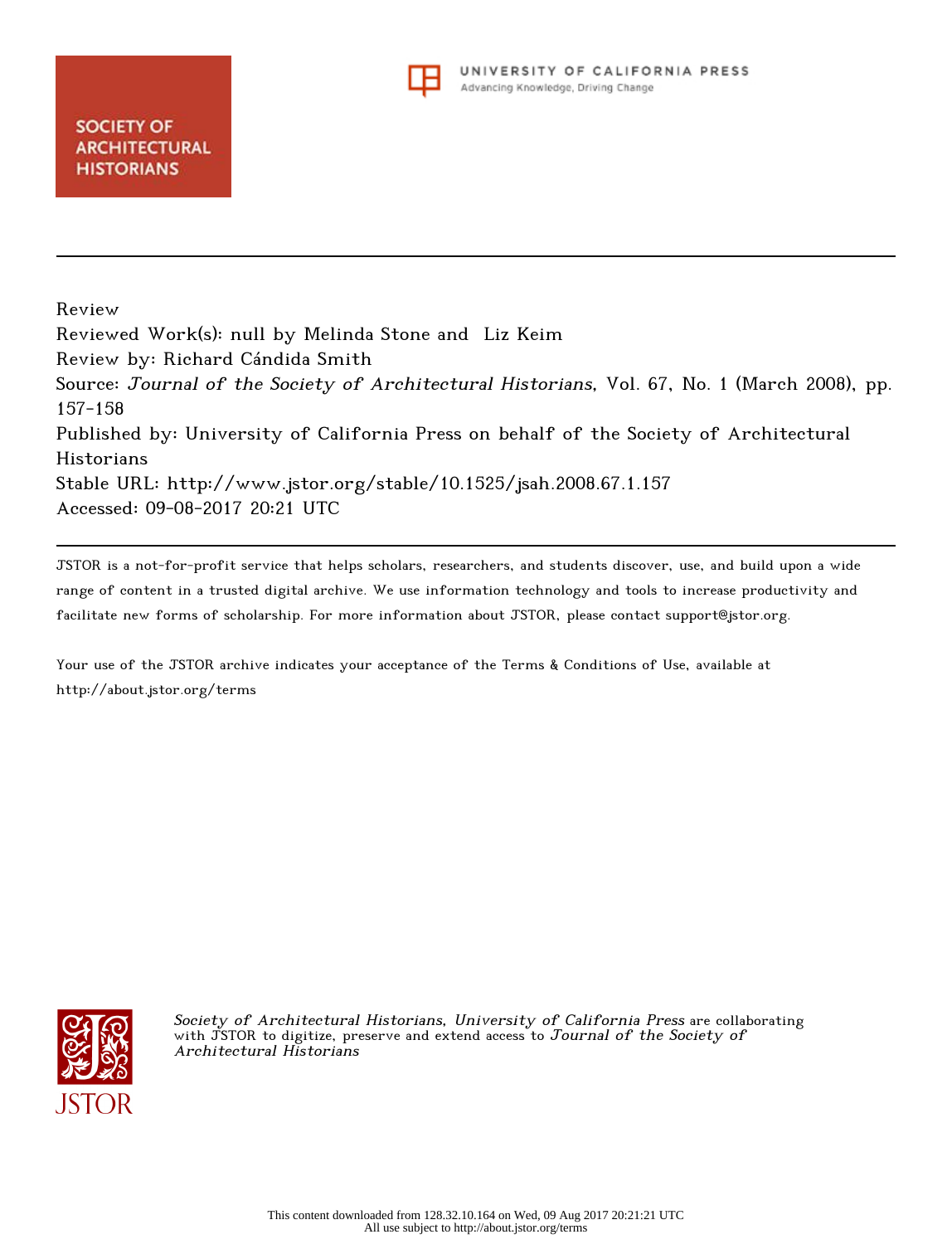Reef at Mandalay Bay, and developer Steve Wynn's fine art collection. In 1988 Wynn's new development, the Mirage (Treasure Island and Bellagio followed), created a type of attraction never before seen. Viewed as a folklore figure and father of the current mega-casino/ entertainment conglomerate that goes beyond gambling toward Hollywoodsized entertainment, Wynn successfully fused "lowbrow" and "highbrow" cultures and injected art and education into the Las Vegas mix.

In his book *The Desert of Desire: Las Vegas and the Culture of Spectacle*, William L. Fox compares the Bellagio with the Getty Center. According to Fox, Getty architect Richard Meier created new forms "to concatenate with the old ones," thereby enlarging a tradition. He calls the Bellagio a "calculated representation of a place" and the Getty "an original distillate of one"—a comparison eloquently presented in this documentary.2 Yet, the sole focus on artistic elements on the strip without mention of the city's burgeoning arts district remains a striking absence in this film. On West Charleston, a block west of Las Vegas Boulevard and a few blocks south of the Fremont district, a network of art galleries, studio spaces, and a community of talented artists has developed. Some attention to this locally produced culture would have provided a welcome counterpoint to the discussion of better known attractions.

> effie bouras Arizona State University

## Notes

**1.** Robert Venturi, Denise Scott Brown, and Steven Izenour, *Learning from Las Vegas* (Cambridge, Mass., 1972).

**2.** William L. Fox, *In the Desert of Desire: Las Vegas and the Cultural Spectacle* (Reno, 2005), 13.

Melinda Stone and Liz Keim, producers **A Trip Down Market Street 1905/2005**

San Francisco: MX Entertainment and Exploratorium Museum of Science, Art, and Human Perception, 2005, DVD, 76 min., \$19.95, www.exploratoriumstore.com/ markettrip.html

In early September 1905, a film maker, possibly named Jack Kuttner, rigged a 35 mm motion-picture camera onto the front of a working cable car to film the changing street scene in front of the vehicle as it rode 1.55 miles down San Francisco's main commercial street from the intersection of Hyde, Gough, Eighth, and Market to the Ferry Building at the edge of the bay. The producers of the DVD reviewed here used oral histories found in the city's Episcopalian cathedral to identify the film maker and its year of production, although some evidence suggests the film may have been shot in early April 1906, literally days before the earthquake and fire that destroyed the city on 18 April. This film is also available for viewing and downloading on two online archives: American Memory and Internet Archive.<sup>1</sup>

On first viewing, the film suggests that traffic on Market Street in 1905, if not exactly a free-for-all, followed very few of the rules taken for granted today. While most vehicles drove on the right, for example, enough were on the left going against traffic to indicate that keeping to the right was not obligatory; the degree to which drivers did so had more to do with common habits than with codified rules of the road. Traffic involved a mixture of automobiles, horse-drawn buggies, horse-drawn wagons and trucks, bicycles, cable cars, horse-drawn street cars, and electric street cars. Cable and street cars, which were on tracks, stayed on their routes and provided a practical core structure to traffic flow that other vehicles had to respect. Otherwise, drivers switched lanes and pulled in front of each other without any prior indication. Turns were initiated from any place in the street. Drivers went where they wanted and assumed that others would keep out of their way. There were no observable cross walks at intersections requiring drivers to

stop for pedestrians, no lanes dividing the street into orderly columns, no traffic signals halting movement in one direction so drivers in crossing traffic could proceed without hazard, and no noticeable police presence directing traffic at any point. The only police officer to be seen appears at the end of the film standing at the entrance to the Ferry Building.

Pedestrians were at a singular disadvantage. The film shows them darting across the street whenever they spotted an opening in the traffic. No one on foot moved slowly, no one seemed to assume that drivers would stop for them. Two pedestrian islands can be seen in the course of the ride, and people took advantage of the protection they offered. For the most part, however, people waiting for cable or street cars stood in the middle of the busy street or waited until the last minute to run toward a car as it approached. Cable and street cars did not stop, though they did slow down as passengers jumped on or off. Given the stately buildings lining both sides of the street for the entire mile and a half, the film provided a stunning contrast of public chaos in the midst of truly impressive private accomplishment.

Of course, the street was not really a chaotic free-for-all. The rules and practices were so different from what quickly developed with the introduction of the automobile that contemporary audiences will probably first notice the improvised quality of traffic before they begin to examine the images more closely and see the reliance on common sense, self-restraint, and tacit understandings that can be arrived at through the exchange of glances—practical (if not fool-proof) guides in an age when going ten miles per hour was fast and the state had not yet provided explicit rules to drivers and pedestrians for how to relate to each other. Drivers are not operating their vehicles in a manner particularly different from bicycle riders or those with horse and buggy, but their speed and agility already outstripped everything else on the road. Most, though not all, of the automobiles shown in the film circle around and appear on screen multiple times. The credible explanation provided on the American Memory website is that the filmmakers